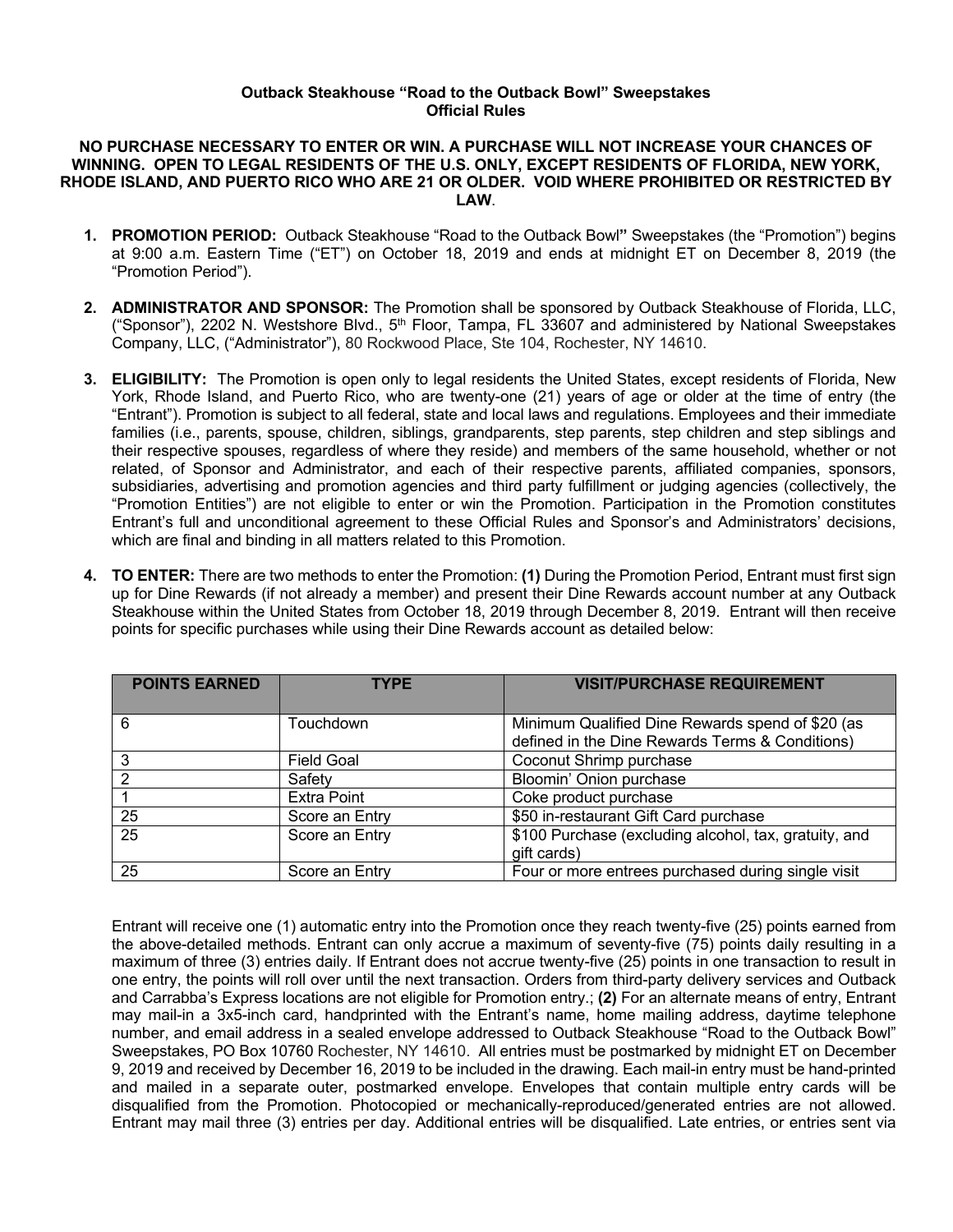any other method will not be accepted. Sponsor is not responsible for lost, late, illegible, incomplete, delayed, misdirected or postage due entries and all such entries are void. All entries become the sole property of Sponsor and Sponsor has no obligation to acknowledge receipt of or to return any entry received.

- **5. DRAWING/ODDS:** A random drawing held on or about December 19, 2019 in which one-hundred eight (108) total winners will be selected from among all eligible entries received during the Promotion Period. Odds of being selected as a winner will depend upon the total number of eligible entries received during the Promotion Period. The random drawing will be conducted by the Administrator whose decisions are based upon their sole discretion and interpretation of these Official Rules and are final and binding in all respects.
- **6. WINNER NOTIFICATION**: The potential winners will be notified by email or telephone. The potential winners will be required to execute and return to Administrator/Sponsor a notarized Affidavit of Eligibility, a Liability Release, and, except where prohibited by law, a Publicity Release (an "Affidavit/Release") in the form(s) provided to claim his/her prize. The Affidavit/Release must be returned by the date and/or time indicated. If a potential winner cannot be contacted within three (3) business days of the first attempt to contact him/her, or if a potential winner fails to return the Affidavit/Release within the specified time, or if any prize or prize notification is returned as undeliverable, or if a potential winner is found to be ineligible, or if any potential winner does not comply with the Official Rules or the requests of Administrator and Sponsor, then the potential winner may be disqualified and an alternate winner selected by Administrator in its sole discretion in his/her place, at random from among all eligible non-winning entries received by Administrator for the Promotion.
- **7. PRIZES AND APPROXIMATE RETAIL VALUE: Two (2) Grand Prize Winners:** The Grand Prize Winners will receive a trip for two to the 2020 Outback Bowl in Tampa, Florida, on January 1, 2020, that includes two (2) Club Level tickets to the game, two (2) VIP tailgate experience passes, two (2) round-trip coach airline tickets from major airport nearest winner's home as approved by Sponsor to Tampa, FL, and 2 nights hotel accommodations at a Sponsor-specified hotel in Tampa, FL. Approximate Retail Value ("ARV") of each Grand Prize: \$1940.00. **Eight (8) First Prize Winners**. First Prize winners will receive "Outback for Year" consisting of two \$20 promotional gift cards each month for a twelve-month period. The promotional cards will expire at the end of each month provided. ARV of each Second Prize: \$480.00. **Eight (8) Second Prize Winners**: Third prize winners will receive a Tailgate Aussie Party Pack to be awarded as a certificate redeemable for Aussie Party Platters up to a maximum of \$500. ARV of each Third Prize: \$500.00. **Ninety (90) Third Prize Winners**: Third Prize winners will receive a \$50 gift card to Outback Steakhouse. ARV of each Fourth Prize: \$50. Total ARV of all Prizes: \$16,220.00.

The ARV of the Prizes are based on estimates as of September 26, 2019. Actual value of the prize will vary at the time it is awarded based on point of departure and/or airfare fluctuations. Any difference between the stated retail value and actual value will not be awarded. Any travel documentation requirements or other requirements associated with travel are the winners' and their guests' responsibility. If a travel prize winner lives within one hundred (100) miles of a trip destination, air transportation will not be provided, but ground transportation may be arranged in Sponsor's sole discretion. Winners and guests must travel together on the same travel itinerary and on dates specified by Sponsor. The guests of the winners must be at least 21 years of age or older, unless the winner is the guest's parent/legal guardian. The guests of the winners (or his/her parent/legal guardian if guest is a minor, and in such case the parent/legal guardian must be the winner) will be required to sign a Liability release prior to issuance of tickets. Travel restrictions may apply. If winner is unable to travel on dates specified by Sponsor, prize will be forfeited in its entirety and another winner may be chosen, time permitting, at Sponsor's discretion. Sponsor is not responsible for any postponements or cancellations associated with any prize element, including the flights. Costs and expenses associated with prize acceptance and use not specifically stated herein as being provided are the sole responsibility of the winner, including additional ground transportation, meals, and gratuities. Winners are responsible for all applicable federal, state and local taxes. Prizes consist of only those items specifically listed as part of the prize.

No substitution of any prize or any portion thereof allowed except, at Sponsor's sole discretion, a prize of equal or greater value may be substituted. Sponsor makes no warranties, and hereby disclaims any and all warranties, express or implied, concerning any Prize furnished in connection with the Promotion. WITHOUT LIMITING THE GENERALITY OF THE FOREGOING, SUCH PRIZES ARE PROVIDED "AS IS" WITHOUT WARRANTY OF ANY KIND, EITHER EXPRESS OR IMPLIED, AND SPONSOR HEREBY DISCLAIMS ALL SUCH WARRANTIES, INCLUDING BUT NOT LIMITED TO, THE IMPLIED WARRANTIES OF MERCHANTABILITY, FITNESS FOR A PARTICULAR PURPOSE AND/OR NON-INFRINGEMENT.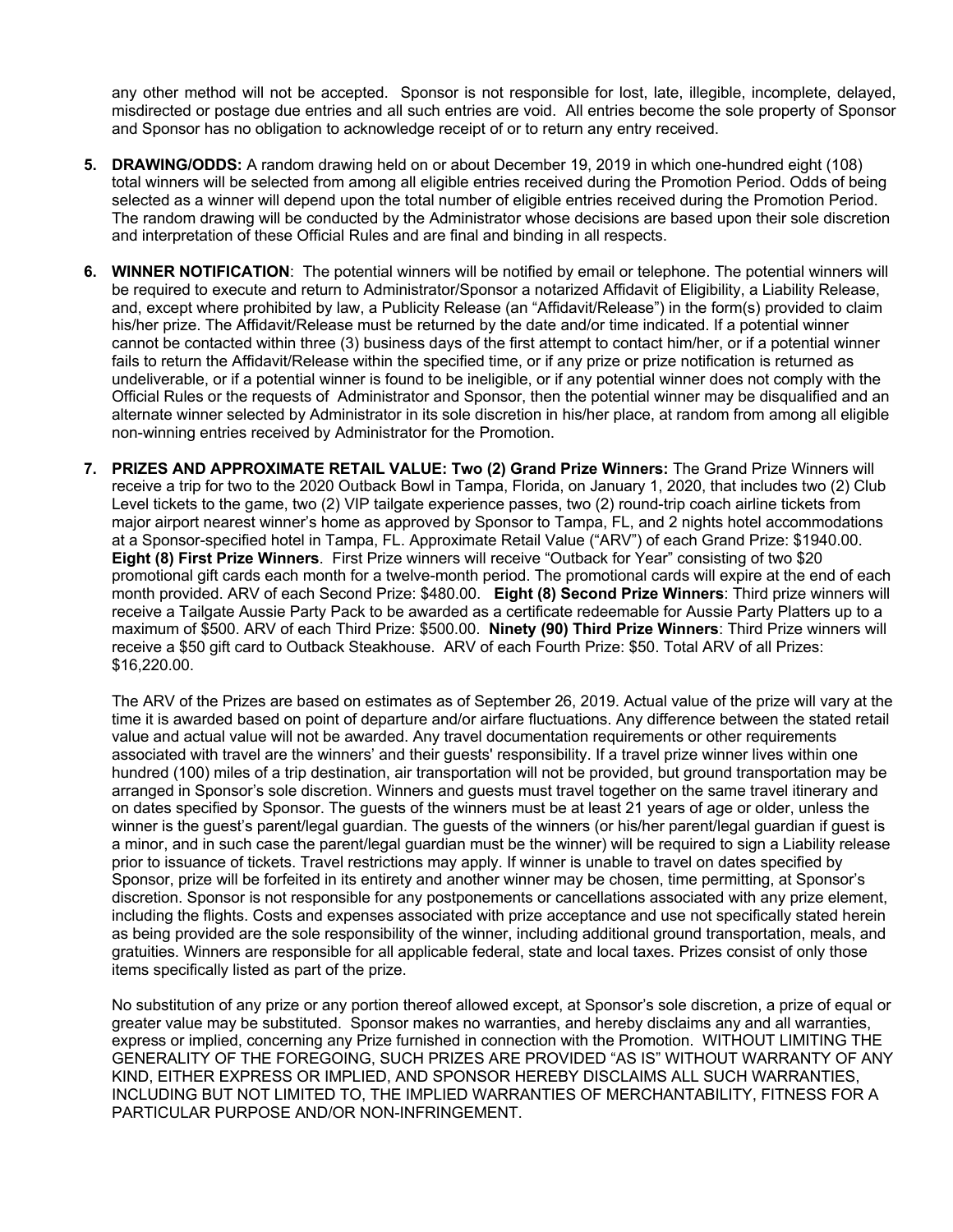- **8. PRIZE CONDITIONS:** Terms and conditions regarding the Prize will be provided at the time of receipt of the Prize. In addition to the conditions set out above, at the end of the tax year for which the prize is awarded, prize winners may be issued a Form 1099 equivalent to the retail value of the Prize, for income verification and tax purposes. Any taxes are the sole responsibility of winner. Prize Winner is advised to seek independent counsel regarding the tax implications of their Prize winnings. In the event it is deemed during the verification process that potential Prize Winner does not have a unique, personal and valid social security number for Sponsor to report the tax liability associated with potential Prize Winner's acceptance of the Prize, Prize Winner will be disqualified. Valid social security numbers will be determined by IRS requirements.In the event that the potential Prize Winner is disqualified for any reason, Sponsor shall have no liability or obligation to such individual.
- **9. GENERAL CONDITIONS:** Should any portion of the Promotion be, in Sponsor's sole discretion, compromised by virus, worms, bugs, non-authorized human intervention or other causes which, in the sole discretion of the Sponsor, corrupt or impair the administration, security, fairness or proper play, or submission of entries, Sponsor reserves the right, at its sole discretion, to cancel, terminate, modify or suspend the Promotion and conduct the Promotion in a manner which in its sole discretion is fair, appropriate and consistent with these Official Rules. In such event, Sponsor reserves the right to award the Prizes at random from among the eligible entries received up to the time of the impairment. Sponsor reserves the right in their sole discretion to disqualify any individual it finds to be tampering with the entry process or the operation of the Promotion or to be acting in violation of these Official Rules or in an unsportsmanlike or disruptive manner. Sponsor reserves the right to disqualify or reject any incomplete, inaccurate or false entry. **ANY ATTEMPT BY ANY PERSON TO DELIBERATELY UNDERMINE THE LEGITIMATE OPERATION OF THE PROMOTION MAY BE A VIOLATION OF CRIMINAL AND CIVIL LAW, AND, SHOULD SUCH AN ATTEMPT BE MADE, SPONSOR RESERVES THE RIGHT TO SEEK DAMAGES FROM ANY SUCH PERSON TO THE FULLEST EXTENT PERMITTED BY LAW. SPONSOR'S FAILURE TO ENFORCE ANY TERM OF THESE OFFICIAL RULES SHALL NOT CONSTITUTE A WAIVER OF THESE PROVISIONS.**
- **10. ACKNOWLEDGEMENT AND RELEASE**: By participating in the Promotion, Entrants agree to be bound by these Official Rules and the decisions of the Sponsor, which shall be final and binding in all respects. By participating in this Promotion, Entrants agree to release and hold harmless the Sponsor and Administrator, and their officers, directors, managers, employees, parents, subsidiaries, affiliates, agents, members, shareholders, insurers, servants, divisions, predecessors, successors, representatives, dealers, distributors, advertising, promotion, and fulfillment agencies, including consultants and legal advisors (collectively, the "Released Parties") from and against any claim or cause of action for any injuries, including personal injury, death, loss or damage of any kind arising out of participation in the Promotion or receipt, redemption or use of any prize or claims based on right of publicity/right of privacy. By participating in the Promotion, subject to applicable law, winners irrevocably grant the Sponsor and its related companies, the right and permission to use their name, likeness, town or city of residence and/or other biographical material for advertising, promotional and/or publicity purposes in connection with the Promotion, in all forms of media and by all manners (now and hereafter known), and on and in connection with related products, services, advertising and promotional materials (now known or hereafter developed), worldwide, in perpetuity, without any obligation, notice or consideration except for the awarding of the prize to the winners.
- **11. LIMITATIONS OF LIABILITY:** The Released Parties are not responsible for: (i); unauthorized human intervention in any part of the entry process or the Promotion; (ii) electronic or human error which may occur in the administration of the Promotion or the processing of entries; (iii) any injury, damage or loss (including death) to persons or property of any kind, which may be caused, directly or indirectly, in whole or in part, directly or indirectly from Entrant's participation in the Promotion or from the receipt, use or misuse of any prize; (iv) any printing or typographical errors in any Promotion-related materials; (v) stolen, lost, late, misdirected, corrupted, incomplete, or indecipherable entries; or (vi) technical failures of any kind, including but not limited to the malfunctioning of any computer, mobile device, cable, network, hardware or software.
- **12. DISPUTES:** Please read this section carefully. It affects Entrant's rights and will have a substantial impact on how claims Entrant and Sponsor have against each other are resolved. Except where prohibited, Entrant agrees that: (1) whenever Entrant has a disagreement with Sponsor arising out of, connected to, or in any way related to these Official Rules and/or the Promotion, Entrant will send a written notice to Sponsor ("Demand"). Entrant agrees that the requirements of this section will apply even to disagreements that may have arisen before Entrant participated in the Promotion. Entrant must send any Demand to the following address (the "Notice Address"): Bloomin' Brands, Inc., Attn: Chief Legal Officer, 2202 N. West Shore Blvd., Suite 500, Tampa, FL 33607; (2) Entrant will not take any legal action, including filing a lawsuit or demanding arbitration, until ten (10) business days after Entrant sends this Demand. If Sponsor does not resolve this disagreement to Entrant's satisfaction within ten (10) business days, and Entrant intends on taking legal action, Entrant agrees that Entrant will file a demand for arbitration with the American